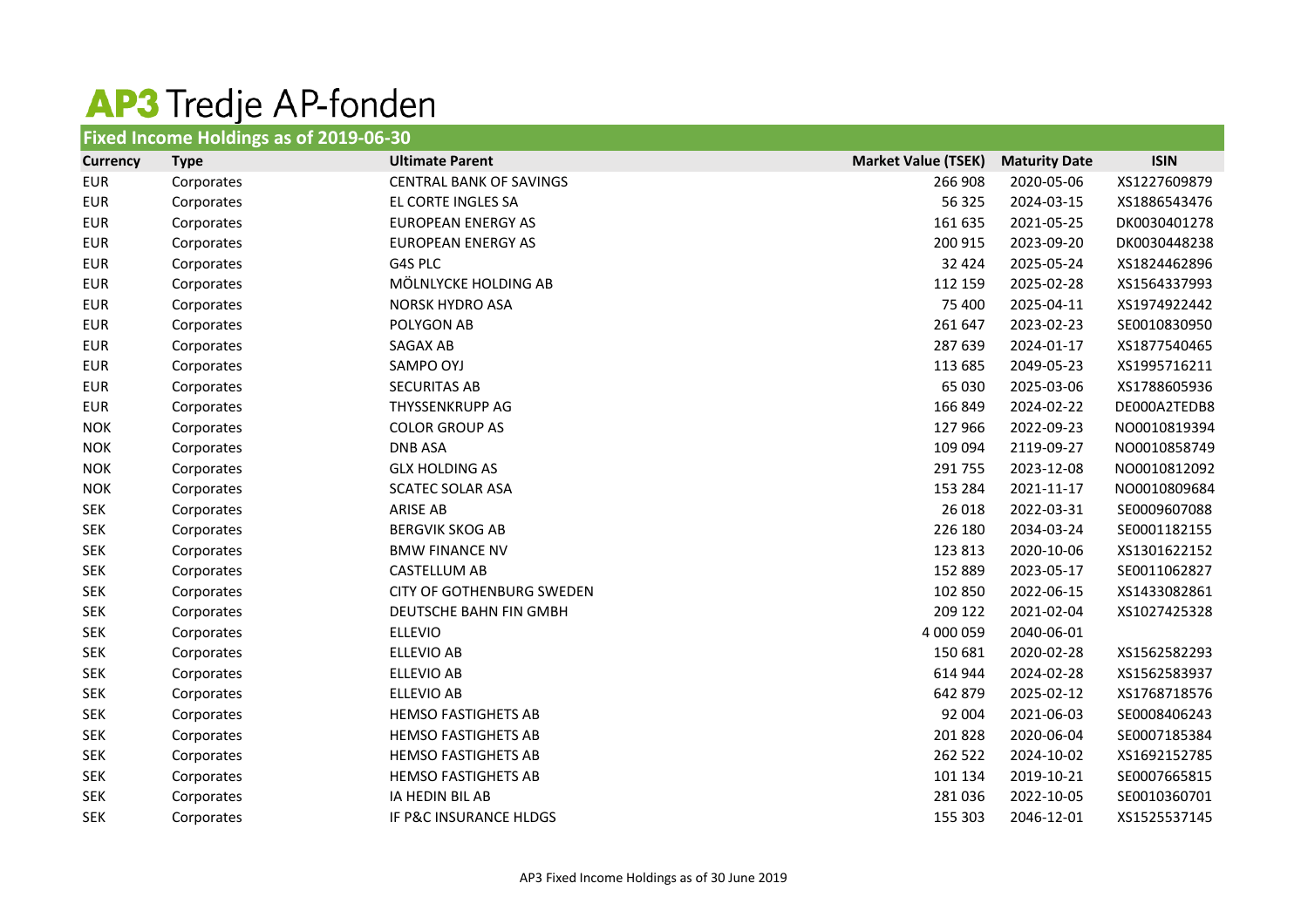| <b>Currency</b> | <b>Type</b>              | <b>Ultimate Parent</b>                             | <b>Market Value (TSEK)</b> | <b>Maturity Date</b> | <b>ISIN</b>  |
|-----------------|--------------------------|----------------------------------------------------|----------------------------|----------------------|--------------|
| <b>SEK</b>      | Corporates               | <b>IKANO BANK AB</b>                               | 72 433                     | 2020-04-15           | SE0006994265 |
| <b>SEK</b>      | Corporates               | LÄNSFORSAKRINGAR BANK                              | 153 068                    | 2021-05-18           | SE0008348270 |
| <b>SEK</b>      | Corporates               | <b>LKAB</b>                                        | 75 787                     | 2019-12-09           | SE0006535928 |
| <b>SEK</b>      | Corporates               | <b>NORSK HYDRO ASA</b>                             | 141 488                    | 2022-11-07           | NO0010809676 |
| <b>SEK</b>      | Corporates               | <b>RIKSHEM AB</b>                                  | 63 683                     | 2022-02-22           | SE0009345630 |
| <b>SEK</b>      | Corporates               | <b>RIKSHEM AB</b>                                  | 123 926                    | 2020-01-20           | SE0007953575 |
| <b>SEK</b>      | Corporates               | <b>RIKSHEM AB</b>                                  | 164 371                    | 2021-04-22           | SE0008294185 |
| <b>SEK</b>      | Corporates               | <b>SCANIA CV AB</b>                                | 150 460                    | 2019-10-11           | XS1595522092 |
| <b>SEK</b>      | Corporates               | <b>SCANIA CV AB</b>                                | 201 663                    | 2020-03-16           | XS1202801715 |
| <b>SEK</b>      | Corporates               | <b>SERNEKE GROUP AB</b>                            | 112 036                    | 2021-06-01           | SE0011256338 |
| <b>SEK</b>      | Corporates               | STOCKHOLM EXERGI HOLDING AB                        | 135 066                    | 2022-05-18           | SE0007075130 |
| <b>SEK</b>      | Corporates               | STOCKHOLM EXERGI HOLDING AB                        | 313 352                    | 2025-02-24           | SE0010599019 |
| <b>SEK</b>      | Corporates               | SVEASKOG                                           | 50 966                     | 2024-10-16           | SE0012193662 |
| <b>SEK</b>      | Corporates               | <b>SWEDISH MATCH AB</b>                            | 153 758                    | 2021-01-29           | XS1353819003 |
| <b>SEK</b>      | Corporates               | <b>SWEDISH MATCH AB</b>                            | 200 142                    | 2020-12-01           | XS1830406937 |
| <b>SEK</b>      | Corporates               | <b>SWEDISH MATCH AB</b>                            | 363 823                    | 2022-05-30           | XS1619638528 |
| <b>SEK</b>      | Corporates               | <b>TELENOR ASA</b>                                 | 101 920                    | 2024-03-19           | XS1964629882 |
| <b>SEK</b>      | Corporates               | <b>VASAKRONAN AB</b>                               | 91 654                     | 2023-01-16           | SE0010766121 |
| <b>SEK</b>      | Corporates               | <b>VOLVO TREASURY AB</b>                           | 101 328                    | 2022-05-19           | XS1911747399 |
| <b>SEK</b>      | Corporates               | <b>VOLVO TREASURY AB</b>                           | 150 631                    | 2020-11-30           | XS1725783572 |
| <b>SEK</b>      | Corporates               | <b>VOLVO TREASURY AB</b>                           | 151 101                    | 2021-08-24           | XS1868533347 |
| <b>SEK</b>      | Corporates               | <b>VOLVOFINANS BANK AB</b>                         | 151 681                    | 2022-03-09           | SE0010832691 |
| <b>SEK</b>      | Corporates               | <b>WILLHEM AB</b>                                  | 135 927                    | 2021-06-09           | SE0008431985 |
| <b>SEK</b>      | Corporates               | <b>WILLHEM AB</b>                                  | 140 518                    | 2020-06-26           | SE0010102046 |
| <b>SEK</b>      | Corporates               | <b>WILLHEM AB</b>                                  | 152 275                    | 2021-11-01           | SE0009242332 |
| <b>USD</b>      | Corporates               | SVENSKA HANDELSBANKEN AB                           | 200 422                    | 2167-03-01           | XS1952091202 |
| GBP             | Governments & Sovereigns | EUROPEAN INVESTMENT BANK                           | 360 314                    | 2020-03-07           | XS1051861851 |
| GBP             | Governments & Sovereigns | <b>INTL FINANCE CORP</b>                           | 650 241                    | 2023-12-15           | XS1854000343 |
| GBP             | Governments & Sovereigns | <b>KFW</b>                                         | 476 286                    | 2020-06-05           | XS1268337844 |
| <b>GBP</b>      | Governments & Sovereigns | UNITED KINGDOM OF GREAT BRITAIN AND NORTHERN IRELA | 189 368                    | 2037-09-07           | GB00BZB26Y51 |
| <b>GBP</b>      | Governments & Sovereigns | UNITED KINGDOM OF GREAT BRITAIN AND NORTHERN IRELA | 213 303                    | 2027-12-07           | GB00B16NNR78 |
| <b>GBP</b>      | Governments & Sovereigns | UNITED KINGDOM OF GREAT BRITAIN AND NORTHERN IRELA | 241 495                    | 2020-07-22           | GB00BN65R198 |
| GBP             | Governments & Sovereigns | UNITED KINGDOM OF GREAT BRITAIN AND NORTHERN IRELA | 253 869                    | 2023-09-07           | GB00B7Z53659 |
| GBP             | Governments & Sovereigns | UNITED KINGDOM OF GREAT BRITAIN AND NORTHERN IRELA | 255 174                    | 2021-09-07           | GB00B4RMG977 |
| GBP             | Governments & Sovereigns | UNITED KINGDOM OF GREAT BRITAIN AND NORTHERN IRELA | 312 908                    | 2022-03-07           | GB00B3KJDQ49 |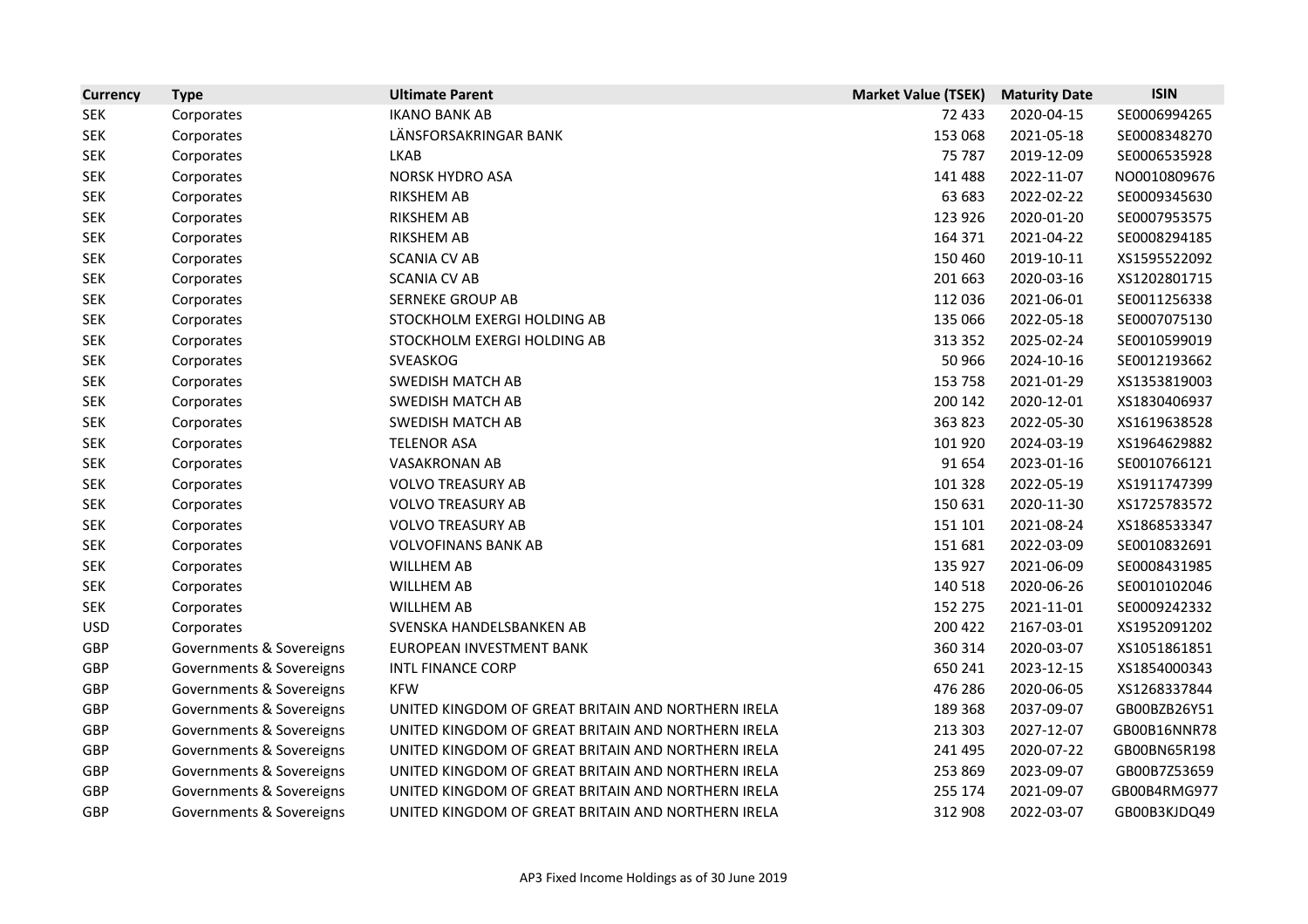| <b>Currency</b> | <b>Type</b>              | <b>Ultimate Parent</b>                             | <b>Market Value (TSEK)</b> | <b>Maturity Date</b> | <b>ISIN</b>  |
|-----------------|--------------------------|----------------------------------------------------|----------------------------|----------------------|--------------|
| <b>GBP</b>      | Governments & Sovereigns | UNITED KINGDOM OF GREAT BRITAIN AND NORTHERN IRELA | 369 822                    | 2027-07-22           | GB00BDRHNP05 |
| GBP             | Governments & Sovereigns | UNITED KINGDOM OF GREAT BRITAIN AND NORTHERN IRELA | 439 016                    | 2026-07-22           | GB00BYZW3G56 |
| <b>GBP</b>      | Governments & Sovereigns | UNITED KINGDOM OF GREAT BRITAIN AND NORTHERN IRELA | 449 751                    | 2025-09-07           | GB00BTHH2R79 |
| GBP             | Governments & Sovereigns | UNITED KINGDOM OF GREAT BRITAIN AND NORTHERN IRELA | 487 791                    | 2024-09-07           | GB00BHBFH458 |
| GBP             | Governments & Sovereigns | UNITED KINGDOM OF GREAT BRITAIN AND NORTHERN IRELA | 564 618                    | 2025-03-07           | GB0030880693 |
| GBP             | Governments & Sovereigns | UNITED KINGDOM OF GREAT BRITAIN AND NORTHERN IRELA | 662 631                    | 2021-01-22           | GB00BYY5F581 |
| <b>GBP</b>      | Governments & Sovereigns | UNITED KINGDOM OF GREAT BRITAIN AND NORTHERN IRELA | 833 450                    | 2019-07-22           | GB00BDV0F150 |
| <b>GBP</b>      | Governments & Sovereigns | UNITED KINGDOM OF GREAT BRITAIN AND NORTHERN IRELA | 1 2 1 8 8 0 1              | 2022-09-07           | GB00B7L9SL19 |
| <b>SEK</b>      | Governments & Sovereigns | AFRICAN DEVELOPMENT BANK                           | 202 042                    | 2024-04-11           | XS1980180829 |
| <b>SEK</b>      | Governments & Sovereigns | AFRICAN DEVELOPMENT BANK                           | 506 766                    | 2022-06-01           | XS1527751991 |
| <b>SEK</b>      | Governments & Sovereigns | ASIAN DEVELOPMENT BANK                             | 303 045                    | 2023-06-26           | XS1842116961 |
| <b>SEK</b>      | Governments & Sovereigns | EUROPEAN BANK FOR RECONSTRUCTION & DEVELOPMENT     | 204 297                    | 2023-05-24           | XS1825539056 |
| <b>SEK</b>      | Governments & Sovereigns | EUROPEAN BANK FOR RECONSTRUCTION & DEVELOPMENT     | 406 578                    | 2024-01-18           | XS1937041157 |
| <b>SEK</b>      | Governments & Sovereigns | EUROPEAN INVESTMENT BANK                           | 268 472                    | 2020-12-01           | XS0267891843 |
| <b>SEK</b>      | Governments & Sovereigns | EUROPEAN INVESTMENT BANK                           | 306 656                    | 2022-07-19           | XS1551293019 |
| <b>SEK</b>      | Governments & Sovereigns | EUROPEAN INVESTMENT BANK                           | 507 121                    | 2021-01-20           | XS1346202184 |
| <b>SEK</b>      | Governments & Sovereigns | EUROPEAN INVESTMENT BANK                           | 521893                     | 2025-01-30           | XS1757428088 |
| <b>SEK</b>      | Governments & Sovereigns | EUROPEAN INVESTMENT BANK                           | 568 365                    | 2023-11-13           | XS0852107266 |
| <b>SEK</b>      | Governments & Sovereigns | <b>INTL FINANCE CORP</b>                           | 204 853                    | 2023-01-30           | XS1759252445 |
| <b>SEK</b>      | Governments & Sovereigns | <b>INTL FINANCE CORP</b>                           | 208 808                    | 2025-05-12           | XS1801906600 |
| <b>SEK</b>      | Governments & Sovereigns | <b>KFW</b>                                         | 255 152                    | 2023-01-23           | XS1756683659 |
| <b>SEK</b>      | Governments & Sovereigns | <b>KFW</b>                                         | 505 890                    | 2021-01-27           | XS1351716896 |
| <b>SEK</b>      | Governments & Sovereigns | KINGDOM OF SWEDEN                                  | 221869                     | 2020-12-01           | SE0001149311 |
| <b>SEK</b>      | Governments & Sovereigns | KINGDOM OF SWEDEN                                  | 329 611                    | 2023-11-13           | SE0004869071 |
| <b>SEK</b>      | Governments & Sovereigns | KINGDOM OF SWEDEN                                  | 393 475                    | 2022-06-01           | SE0003784461 |
| <b>SEK</b>      | Governments & Sovereigns | KINGDOM OF SWEDEN                                  | 454 245                    | 2026-06-01           | SE0008014062 |
| <b>SEK</b>      | Governments & Sovereigns | KINGDOM OF SWEDEN                                  | 479 711                    | 2027-12-01           | SE0009548704 |
| <b>SEK</b>      | Governments & Sovereigns | KINGDOM OF SWEDEN                                  | 485 909                    | 2032-06-01           | SE0007045745 |
| <b>SEK</b>      | Governments & Sovereigns | KINGDOM OF SWEDEN                                  | 545 633                    | 2022-06-01           | SE0004211084 |
| <b>SEK</b>      | Governments & Sovereigns | KINGDOM OF SWEDEN                                  | 760 626                    | 2020-12-01           | SE0000317943 |
| <b>SEK</b>      | Governments & Sovereigns | KINGDOM OF SWEDEN                                  | 801 457                    | 2025-06-01           | SE0005703550 |
| <b>SEK</b>      | Governments & Sovereigns | KINGDOM OF SWEDEN                                  | 966 760                    | 2028-12-01           | SE0000556599 |
| <b>SEK</b>      | Governments & Sovereigns | NORDIC INVESTMENT BANK                             | 101 544                    | 2024-02-01           | XS1943607975 |
| <b>SEK</b>      | Governments & Sovereigns | NORDIC INVESTMENT BANK                             | 202 906                    | 2021-01-20           | XS1347786797 |
| <b>SEK</b>      | Governments & Sovereigns | NORDIC INVESTMENT BANK                             | 203 944                    | 2022-08-29           | XS1673097637 |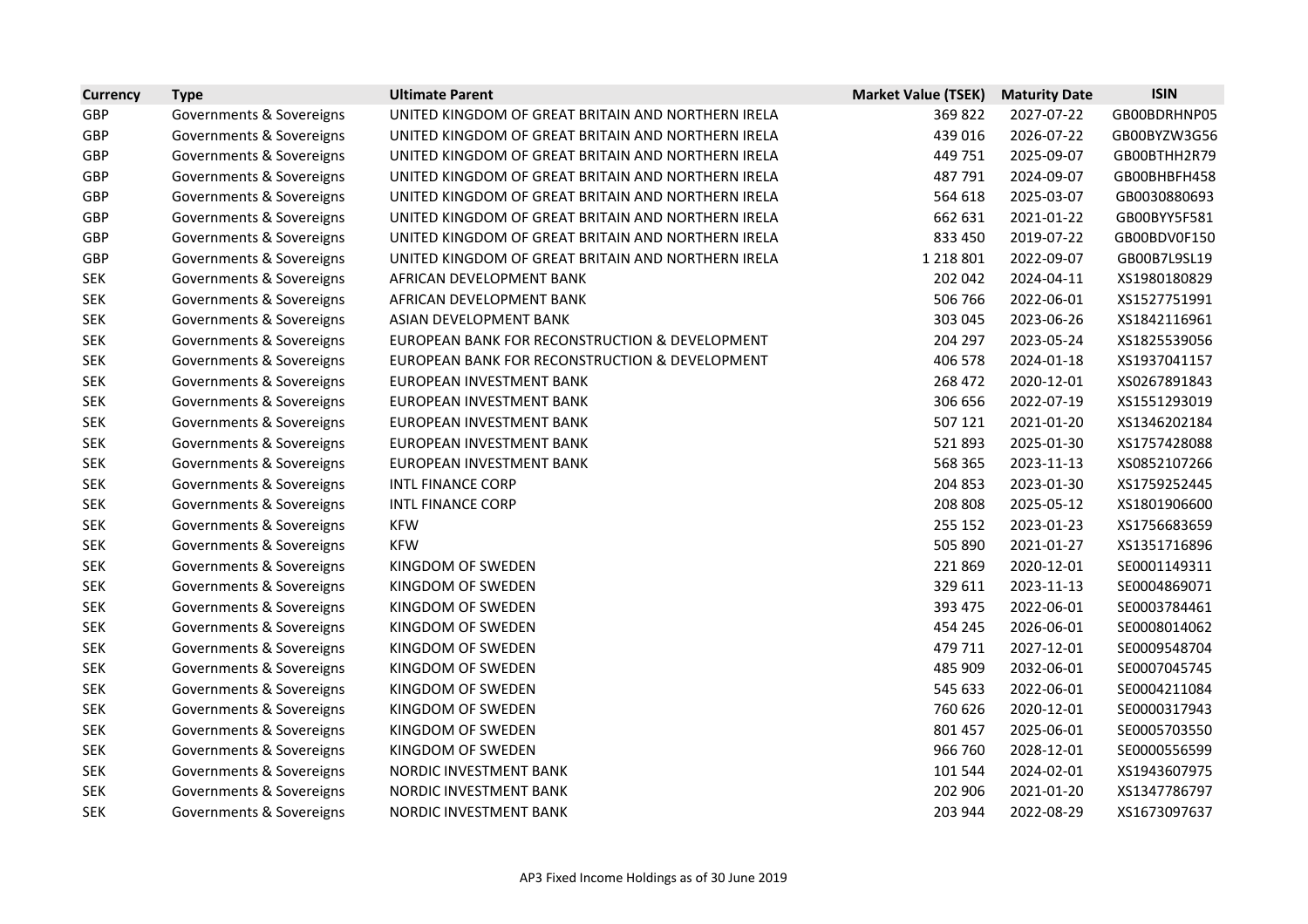| <b>Currency</b> | <b>Type</b>                        | <b>Ultimate Parent</b>                         | <b>Market Value (TSEK)</b> | <b>Maturity Date</b> | <b>ISIN</b>  |
|-----------------|------------------------------------|------------------------------------------------|----------------------------|----------------------|--------------|
| <b>SEK</b>      | Governments & Sovereigns           | NORDIC INVESTMENT BANK                         | 306 966                    | 2023-09-22           | XS1494406074 |
| <b>SEK</b>      | Governments & Sovereigns           | NORDIC INVESTMENT BANK                         | 350 743                    | 2020-04-23           | XS1222727536 |
| <b>SEK</b>      | Governments & Sovereigns           | NORDIC INVESTMENT BANK                         | 404 991                    | 2021-04-26           | XS1399311064 |
| <b>SEK</b>      | Governments & Sovereigns           | ORESUNDSBRO KONSORTIET                         | 188 096                    | 2020-12-01           | SE0001157173 |
| <b>SEK</b>      | Governments & Sovereigns           | RIKSBANKEN                                     | 949 010                    | 2019-07-03           | SE0012827830 |
| <b>USD</b>      | Governments & Sovereigns           | AFRICAN DEVELOPMENT BANK                       | 573 688                    | 2021-12-06           | US00828EDF34 |
| <b>USD</b>      | Governments & Sovereigns           | ASIAN DEVELOPMENT BANK                         | 929 538                    | 2019-08-16           | US045167DQ35 |
| <b>USD</b>      | Governments & Sovereigns           | EUROPEAN BANK FOR RECONSTRUCTION & DEVELOPMENT | 561 994                    | 2021-07-15           | US29874QDG64 |
| <b>USD</b>      | Governments & Sovereigns           | EXPORT DEVELOPMNT CANADA                       | 832 817                    | 2020-06-01           | US30216BGU08 |
| <b>USD</b>      | <b>Insurance-Linked Securities</b> | <b>Insurance-Linked Securities</b>             | 3 967 846                  |                      |              |
| <b>USD</b>      | Governments & Sovereigns           | <b>INTL BK RECON &amp; DEVELOP</b>             | 111 094                    | 2021-11-22           | US45905UZT41 |
| <b>USD</b>      | Governments & Sovereigns           | <b>INTL BK RECON &amp; DEVELOP</b>             | 596 875                    | 2025-11-20           | US45905U6L39 |
| <b>USD</b>      | Governments & Sovereigns           | <b>INTL FINANCE CORP</b>                       | 489 204                    | 2023-10-04           | XS1890154294 |
| <b>USD</b>      | Governments & Sovereigns           | <b>INTL FINANCE CORP</b>                       | 872 023                    | 2022-10-24           | US45950VLH77 |
| <b>USD</b>      | Governments & Sovereigns           | <b>KFW</b>                                     | 548 683                    | 2019-10-15           | US500769GF56 |
| <b>USD</b>      | Governments & Sovereigns           | <b>KFW</b>                                     | 939 061                    | 2022-09-29           | US500769HP20 |
| <b>USD</b>      | Governments & Sovereigns           | <b>KFW</b>                                     | 1 003 164                  | 2020-11-30           | US500769GU24 |
| <b>USD</b>      | Governments & Sovereigns           | NORDIC INVESTMENT BANK                         | 432 906                    | 2021-09-30           | US65562QAW50 |
| <b>USD</b>      | Governments & Sovereigns           | UNITED STATES OF AMERICA                       | 46 448                     | 2020-10-31           | US912828WC06 |
| <b>USD</b>      | Governments & Sovereigns           | UNITED STATES OF AMERICA                       | 185 590                    | 2020-02-29           | US912828J504 |
| <b>USD</b>      | Governments & Sovereigns           | UNITED STATES OF AMERICA                       | 248 823                    | 2041-05-15           | US912810QQ40 |
| <b>USD</b>      | Governments & Sovereigns           | UNITED STATES OF AMERICA                       | 250 346                    | 2038-05-15           | US912810PX00 |
| <b>USD</b>      | Governments & Sovereigns           | UNITED STATES OF AMERICA                       | 254 300                    | 2044-11-15           | US912810RJ97 |
| <b>USD</b>      | Governments & Sovereigns           | UNITED STATES OF AMERICA                       | 277 626                    | 2046-05-15           | US912810RS96 |
| <b>USD</b>      | Governments & Sovereigns           | UNITED STATES OF AMERICA                       | 281 044                    | 2021-02-28           | US912828B907 |
| <b>USD</b>      | Governments & Sovereigns           | UNITED STATES OF AMERICA                       | 383 324                    | 2028-01-15           | US912810PV44 |
| <b>USD</b>      | Governments & Sovereigns           | UNITED STATES OF AMERICA                       | 408 548                    | 2028-11-15           | US9128285M81 |
| <b>USD</b>      | Governments & Sovereigns           | UNITED STATES OF AMERICA                       | 463 332                    | 2022-11-15           | US912828TY62 |
| <b>USD</b>      | Governments & Sovereigns           | UNITED STATES OF AMERICA                       | 468 282                    | 2021-10-31           | US912828F965 |
| <b>USD</b>      | Governments & Sovereigns           | UNITED STATES OF AMERICA                       | 475 267                    | 2042-02-15           | US912810QV35 |
| <b>USD</b>      | Governments & Sovereigns           | UNITED STATES OF AMERICA                       | 554 833                    | 2020-05-31           | US912828XE52 |
| <b>USD</b>      | Governments & Sovereigns           | UNITED STATES OF AMERICA                       | 561 295                    | 2041-02-15           | US912810QP66 |
| <b>USD</b>      | Governments & Sovereigns           | UNITED STATES OF AMERICA                       | 567785                     | 2028-04-15           | US912810FD55 |
| <b>USD</b>      | Governments & Sovereigns           | UNITED STATES OF AMERICA                       | 579 868                    | 2044-02-15           | US912810RF75 |
| <b>USD</b>      | Governments & Sovereigns           | UNITED STATES OF AMERICA                       | 582 655                    | 2029-04-15           | US912810FH69 |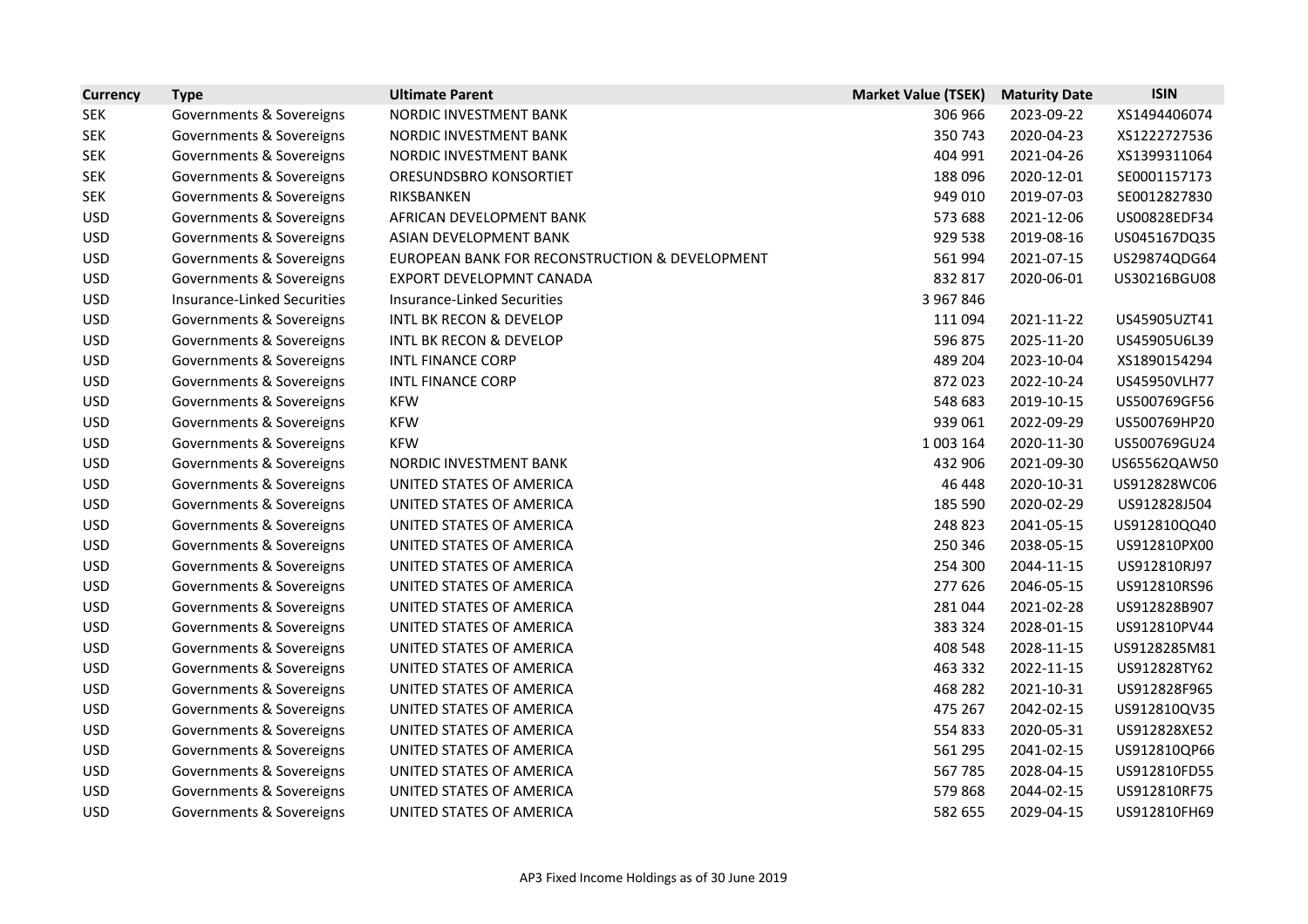| <b>Currency</b> | <b>Type</b>              | <b>Ultimate Parent</b>   | <b>Market Value (TSEK)</b> | <b>Maturity Date</b> | <b>ISIN</b>  |
|-----------------|--------------------------|--------------------------|----------------------------|----------------------|--------------|
| <b>USD</b>      | Governments & Sovereigns | UNITED STATES OF AMERICA | 599 287                    | 2045-02-15           | US912810RL44 |
| <b>USD</b>      | Governments & Sovereigns | UNITED STATES OF AMERICA | 601 289                    | 2043-02-15           | US912810RA88 |
| <b>USD</b>      | Governments & Sovereigns | UNITED STATES OF AMERICA | 622 074                    | 2024-01-15           | US912828B253 |
| <b>USD</b>      | Governments & Sovereigns | UNITED STATES OF AMERICA | 645 935                    | 2020-04-30           | US912828VA58 |
| <b>USD</b>      | Governments & Sovereigns | UNITED STATES OF AMERICA | 670 057                    | 2026-01-15           | US912810FS25 |
| <b>USD</b>      | Governments & Sovereigns | UNITED STATES OF AMERICA | 688 298                    | 2025-02-28           | US9128283Z13 |
| <b>USD</b>      | Governments & Sovereigns | UNITED STATES OF AMERICA | 709 631                    | 2025-01-15           | US912810FR42 |
| <b>USD</b>      | Governments & Sovereigns | UNITED STATES OF AMERICA | 753 836                    | 2021-08-15           | US912828RC60 |
| <b>USD</b>      | Governments & Sovereigns | UNITED STATES OF AMERICA | 757 347                    | 2021-12-31           | US912828G872 |
| <b>USD</b>      | Governments & Sovereigns | UNITED STATES OF AMERICA | 762 279                    | 2025-11-15           | US912828M565 |
| <b>USD</b>      | Governments & Sovereigns | UNITED STATES OF AMERICA | 766 536                    | 2027-08-15           | US9128282R06 |
| <b>USD</b>      | Governments & Sovereigns | UNITED STATES OF AMERICA | 768 544                    | 2021-01-15           | US912828PP91 |
| <b>USD</b>      | Governments & Sovereigns | UNITED STATES OF AMERICA | 770 112                    | 2024-05-15           | US912828WJ58 |
| <b>USD</b>      | Governments & Sovereigns | UNITED STATES OF AMERICA | 770 625                    | 2024-08-15           | US912828D564 |
| <b>USD</b>      | Governments & Sovereigns | UNITED STATES OF AMERICA | 822 821                    | 2022-07-15           | US912828TE09 |
| <b>USD</b>      | Governments & Sovereigns | UNITED STATES OF AMERICA | 831 919                    | 2020-03-31           | US912828UV05 |
| <b>USD</b>      | Governments & Sovereigns | UNITED STATES OF AMERICA | 847 388                    | 2040-02-15           | US912810QF84 |
| <b>USD</b>      | Governments & Sovereigns | UNITED STATES OF AMERICA | 849 202                    | 2021-07-15           | US912828QV50 |
| <b>USD</b>      | Governments & Sovereigns | UNITED STATES OF AMERICA | 849 960                    | 2021-06-30           | US912828WR74 |
| <b>USD</b>      | Governments & Sovereigns | UNITED STATES OF AMERICA | 870 418                    | 2021-02-15           | US912828PX26 |
| <b>USD</b>      | Governments & Sovereigns | UNITED STATES OF AMERICA | 899 721                    | 2028-05-15           | US9128284N73 |
| <b>USD</b>      | Governments & Sovereigns | UNITED STATES OF AMERICA | 914 826                    | 2023-07-31           | US912828S927 |
| <b>USD</b>      | Governments & Sovereigns | UNITED STATES OF AMERICA | 915 103                    | 2026-05-15           | US912828R366 |
| <b>USD</b>      | Governments & Sovereigns | UNITED STATES OF AMERICA | 919 929                    | 2026-02-15           | US912828P469 |
| <b>USD</b>      | Governments & Sovereigns | UNITED STATES OF AMERICA | 923 599                    | 2023-03-31           | US912828Q293 |
| <b>USD</b>      | Governments & Sovereigns | UNITED STATES OF AMERICA | 926 618                    | 2021-01-31           | US912828N894 |
| <b>USD</b>      | Governments & Sovereigns | UNITED STATES OF AMERICA | 928 091                    | 2020-01-31           | US912828H524 |
| <b>USD</b>      | Governments & Sovereigns | UNITED STATES OF AMERICA | 928 772                    | 2020-08-15           | US9128282Q23 |
| <b>USD</b>      | Governments & Sovereigns | UNITED STATES OF AMERICA | 929 485                    | 2021-11-30           | US912828U659 |
| <b>USD</b>      | Governments & Sovereigns | UNITED STATES OF AMERICA | 929 811                    | 2022-05-31           | US912828XR65 |
| <b>USD</b>      | Governments & Sovereigns | UNITED STATES OF AMERICA | 929 964                    | 2020-07-15           | US9128282J89 |
| <b>USD</b>      | Governments & Sovereigns | UNITED STATES OF AMERICA | 930 401                    | 2023-05-15           | US912828VB32 |
| <b>USD</b>      | Governments & Sovereigns | UNITED STATES OF AMERICA | 933 378                    | 2021-05-31           | US912828WN60 |
| <b>USD</b>      | Governments & Sovereigns | UNITED STATES OF AMERICA | 933 789                    | 2020-09-30           | US912828VZ00 |
| <b>USD</b>      | Governments & Sovereigns | UNITED STATES OF AMERICA | 934 484                    | 2022-04-30           | US912828X471 |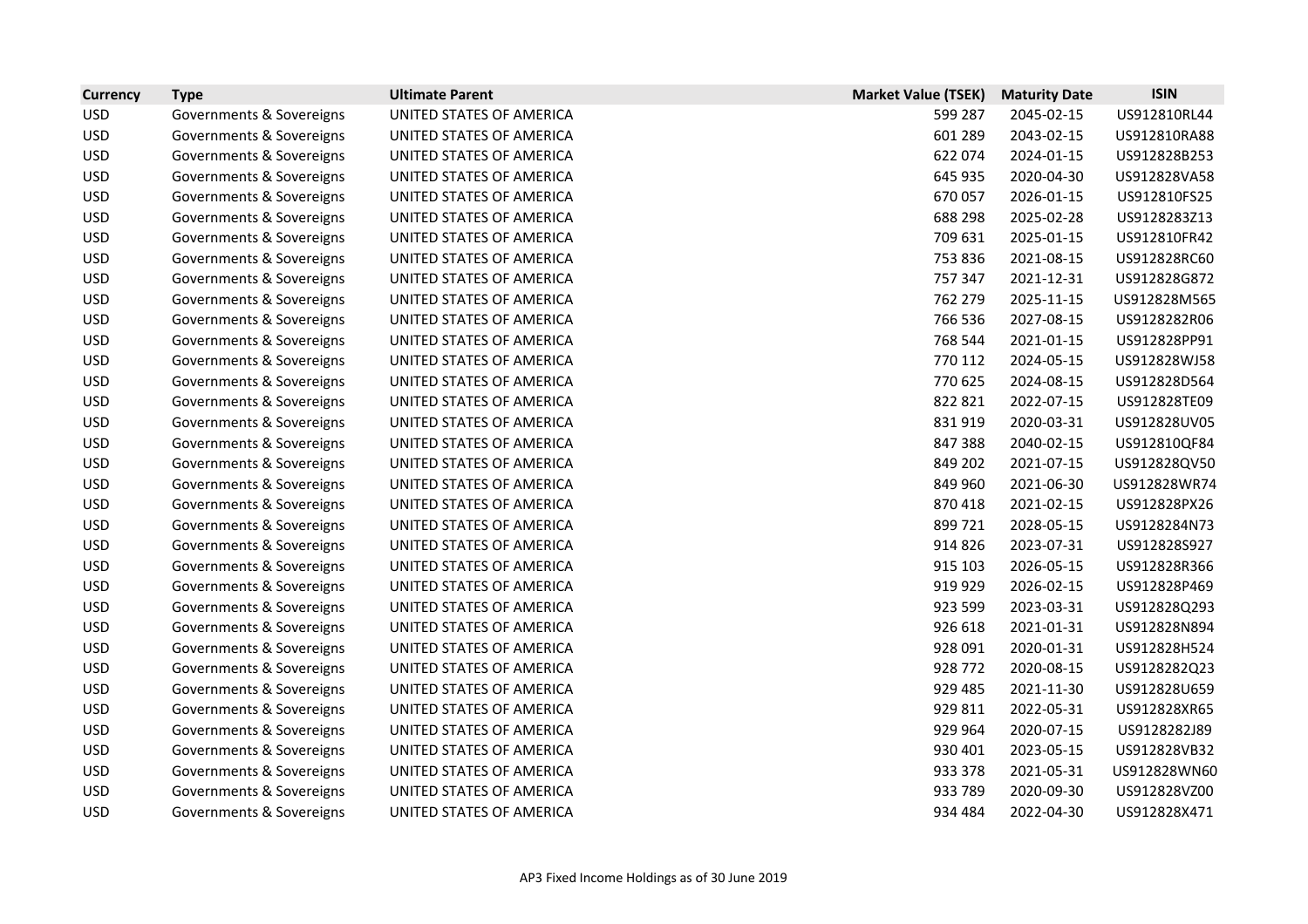| <b>Currency</b> | <b>Type</b>              | <b>Ultimate Parent</b>      | <b>Market Value (TSEK)</b> | <b>Maturity Date</b> | <b>ISIN</b>  |
|-----------------|--------------------------|-----------------------------|----------------------------|----------------------|--------------|
| <b>USD</b>      | Governments & Sovereigns | UNITED STATES OF AMERICA    | 936 584                    | 2020-08-31           | US912828VV95 |
| <b>USD</b>      | Governments & Sovereigns | UNITED STATES OF AMERICA    | 936 760                    | 2022-09-30           | US9128282W90 |
| <b>USD</b>      | Governments & Sovereigns | UNITED STATES OF AMERICA    | 937 078                    | 2022-02-28           | US912828W556 |
| <b>USD</b>      | Governments & Sovereigns | UNITED STATES OF AMERICA    | 937 257                    | 2026-11-15           | US912828U246 |
| <b>USD</b>      | Governments & Sovereigns | UNITED STATES OF AMERICA    | 938 338                    | 2022-01-31           | US912828V723 |
| <b>USD</b>      | Governments & Sovereigns | UNITED STATES OF AMERICA    | 939 065                    | 2022-10-31           | US9128283C28 |
| <b>USD</b>      | Governments & Sovereigns | UNITED STATES OF AMERICA    | 940 280                    | 2021-03-31           | US912828C574 |
| <b>USD</b>      | Governments & Sovereigns | UNITED STATES OF AMERICA    | 941 798                    | 2021-04-15           | US912828Q608 |
| <b>USD</b>      | Governments & Sovereigns | UNITED STATES OF AMERICA    | 943 244                    | 2022-07-31           | US912828XQ82 |
| <b>USD</b>      | Governments & Sovereigns | UNITED STATES OF AMERICA    | 943 562                    | 2023-02-15           | US912828UN88 |
| <b>USD</b>      | Governments & Sovereigns | UNITED STATES OF AMERICA    | 943 671                    | 2025-08-15           | US912828K742 |
| <b>USD</b>      | Governments & Sovereigns | UNITED STATES OF AMERICA    | 952 087                    | 2024-11-15           | US912828G385 |
| <b>USD</b>      | Governments & Sovereigns | UNITED STATES OF AMERICA    | 952 522                    | 2027-11-15           | US9128283F58 |
| <b>USD</b>      | Governments & Sovereigns | UNITED STATES OF AMERICA    | 958 641                    | 2027-02-15           | US912828V988 |
| <b>USD</b>      | Governments & Sovereigns | UNITED STATES OF AMERICA    | 970 076                    | 2023-11-15           | US912828WE61 |
| <b>USD</b>      | Governments & Sovereigns | UNITED STATES OF AMERICA    | 978 433                    | 2024-02-15           | US912828B667 |
| <b>USD</b>      | Governments & Sovereigns | UNITED STATES OF AMERICA    | 979 081                    | 2028-01-15           | US9128283R96 |
| <b>USD</b>      | Governments & Sovereigns | UNITED STATES OF AMERICA    | 982 971                    | 2026-07-15           | US912828S505 |
| <b>USD</b>      | Governments & Sovereigns | UNITED STATES OF AMERICA    | 996 119                    | 2028-02-15           | US9128283W81 |
| <b>USD</b>      | Governments & Sovereigns | UNITED STATES OF AMERICA    | 1 003 304                  | 2025-01-15           | US912828H458 |
| <b>USD</b>      | Governments & Sovereigns | UNITED STATES OF AMERICA    | 1 0 1 2 4 7 2              | 2025-07-15           | US912828XL95 |
| <b>USD</b>      | Governments & Sovereigns | UNITED STATES OF AMERICA    | 1021985                    | 2023-01-15           | US912828UH11 |
| <b>USD</b>      | Governments & Sovereigns | UNITED STATES OF AMERICA    | 1028810                    | 2023-07-15           | US912828VM96 |
| <b>USD</b>      | Governments & Sovereigns | UNITED STATES OF AMERICA    | 1 041 592                  | 2022-01-15           | US912828SA95 |
| <b>USD</b>      | Governments & Sovereigns | UNITED STATES OF AMERICA    | 1 086 104                  | 2028-07-15           | US912828Y388 |
| <b>USD</b>      | Governments & Sovereigns | UNITED STATES OF AMERICA    | 1096697                    | 2027-01-15           | US912810PS15 |
| <b>USD</b>      | Governments & Sovereigns | UNITED STATES OF AMERICA    | 1 135 194                  | 2025-05-15           | US912828XB14 |
| <b>EUR</b>      | Mortgages & Agencies     | <b>FASTIGHETS AB BALDER</b> | 254 610                    | 2026-01-23           | XS1677912393 |
| <b>EUR</b>      | Mortgages & Agencies     | <b>TROPHI AB</b>            | 467 472                    | 2025-12-31           |              |
| <b>SEK</b>      | Mortgages & Agencies     | HEMSÖ INTRESSENTER          | 582 540                    | 2023-12-31           |              |
| <b>SEK</b>      | Mortgages & Agencies     | HEMSÖ INTRESSENTER          | 915 750                    | 2030-03-30           |              |
| <b>SEK</b>      | Mortgages & Agencies     | STADSHYPOTEK AB             | 107 345                    | 2024-12-03           | SE0011643386 |
| <b>SEK</b>      | Mortgages & Agencies     | STADSHYPOTEK AB             | 112 140                    | 2028-09-01           | SE0011062892 |
| <b>SEK</b>      | Mortgages & Agencies     | STADSHYPOTEK AB             | 320 032                    | 2024-03-01           | SE0011063015 |
| <b>SEK</b>      | Mortgages & Agencies     | <b>STADSHYPOTEK AB</b>      | 590 193                    | 2022-09-21           | SE0003174838 |